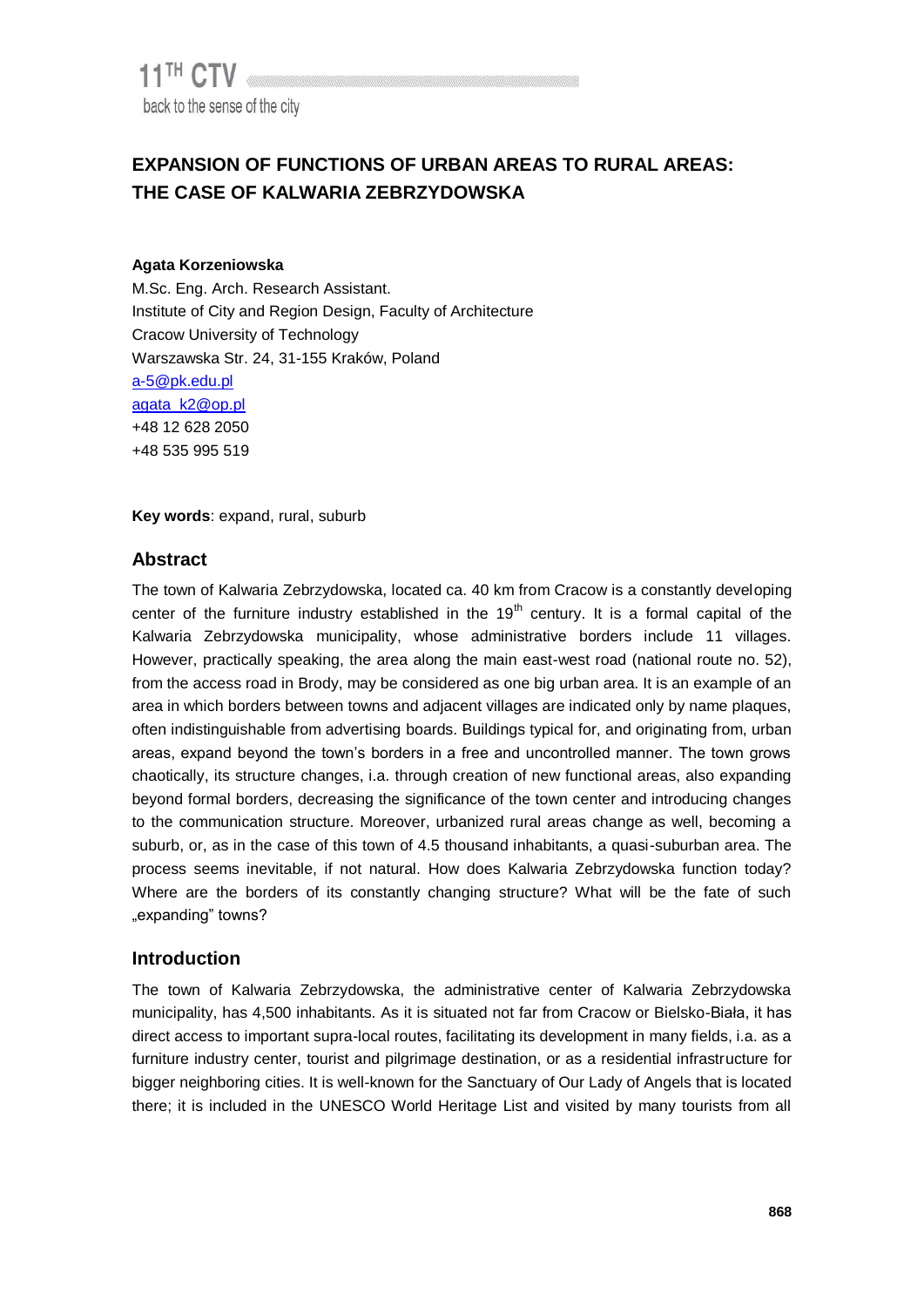# 11<sup>TH</sup> CTV back to the sense of the city

over the world. The other – and equally important – area of development is the local, timehonored furniture industry. It is the most influential factor in terms of spatial transformations, in the town as well as beyond its administrative borders. It is a part of a larger, traditional region, encompassing also parts of the adjacent municipality, Lanckorona (e.g. the village of Izdebnik), stretching out from the east, along the national route no. 52. Therefore, the part of Kalwaria Zebrzydowska municipality that seems to be most affected by those transformations is the village of Brody, located along the eastern border. Its location – along an important, supra-local communication route – influences the formation of an urbanized "road" landscape, consisting of a combination of production, service-provision, and residential development along with the necessary infrastructure, creating an atmosphere that resembles more the adjacent town than a village. Although transformations are visible along the entire border of Kalwaria, the problem is the most notable – and the most interesting in terms of this analysis – in the village of Brody; therefore, I shall focus mainly on this area.

The aim of this study is to answer the questions concerning transformations of Kalwaria Zebrzydowska's urban area. Where is the border between the urban and the rural part, if urban development goes beyond the borders, creating more and more "satellites" that continue to appropriate the open rural area? How do we refer to the transforming space – is it an expanding town, a transforming village, or maybe a new entity altogether? What will be the fate of such an area?

In order to answer those difficult questions, an analysis of Kalwaria Zebrzydowska itself, its neighboring villages, as well as the definition of the term of "town/city", is necessary. It will constitute a basis for further study of existing problems as well as allow to draw conclusions bringing us ever nearer to answers to questions mentioned in the introduction.

# **Kalwaria Zebrzydowska – a handful of facts concerning the analyzed area**

Before I start to analyze Kalwaria Zebrzydowska as a town, it is worth to mention some hard data concerning its geography, demography, etc. The development scheme for Kalwaria Zebrzydowska and neighboring areas is presented in Figure 1.

The town of Kalwaria Zebrzydowska is located in south-eastern Małopolska region, and it is located in the vicinity of important urban centers (35 km to Cracow, 14 km to Wadowice, 50 km to Bielsko-Biała). It is the seat of municipality authorities, consisting of the town of Kalwaria and 11 villages. It has 4,500 inhabitants<sup>1</sup> – constituting 23% of inhabitants of the entire municipality  $(19615^2)$ .

The region's history reaches back to 1601, when Mikołaj Zebrzydowski built a chapel on the top of the Żarek mountain. The chapel gave rise to a large monastic complex (including today the villages of Bugaj and Brody) and Kalwaria's Stations of the Cross, based on the Calvary of Jerusalem's layout. It was supposed to be a park intended for prayer, with chapels presenting the life and death of Jesus and Virgin Mary. Kalwaria quickly became an important destination for pilgrims from Poland and other countries. What was unique, even back then, was the scale of the complex, and its exceptional character.

l  $1$  Source of the data: Kalwaria Zebrzydowska Municipality Office

 $<sup>2</sup>$  lbid.</sup>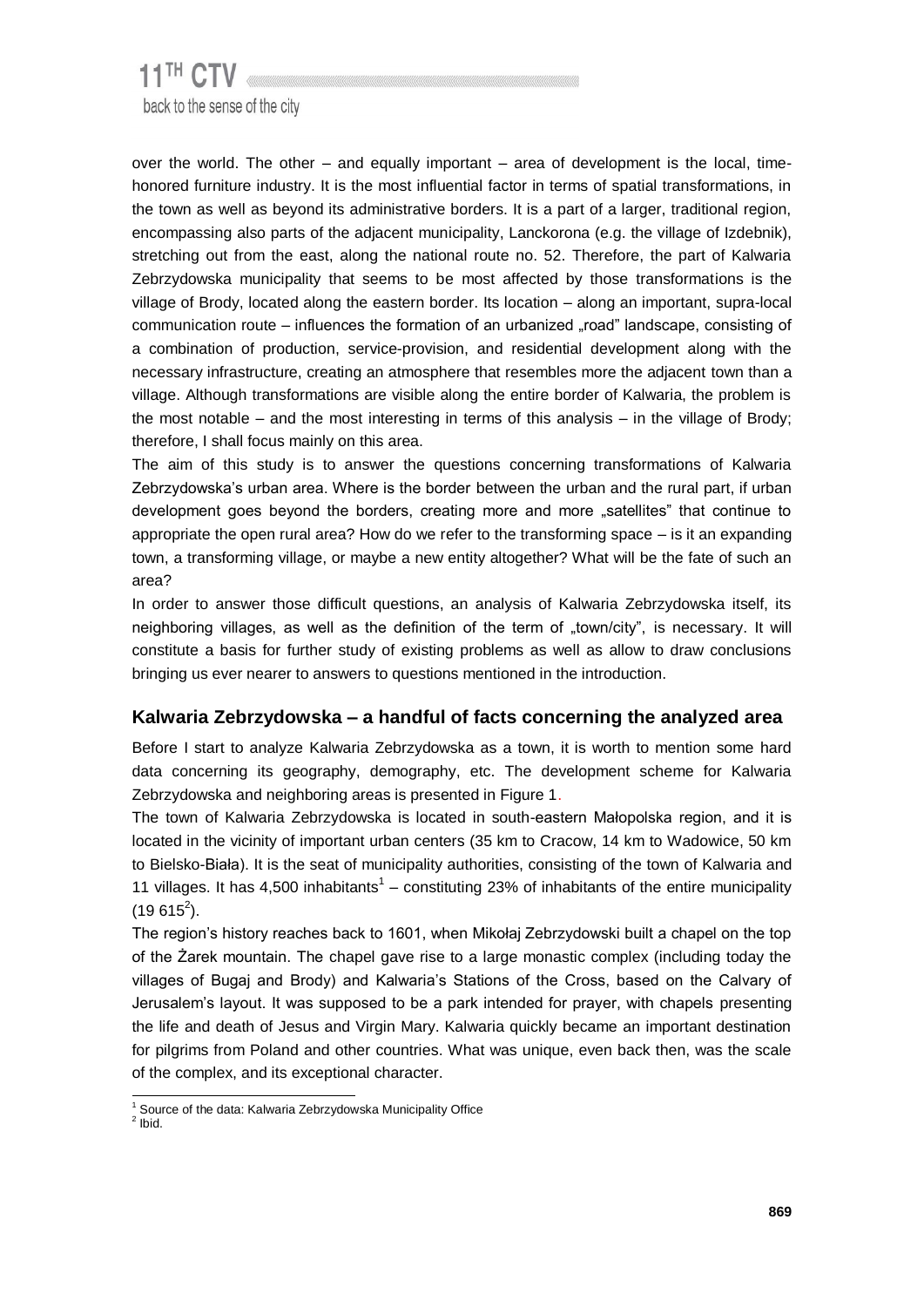



1 –Kalwaria Zebrzydowska's town border, 2 –Kalwaria Zebrzydowska's municipality border, 3- the town's administrative area, 4 – forests, 5 – urban areas, 6 – main service areas: a. Sanctuary, b. town center (market square), c. Brody village center, d. Zebrzydowice village center – Convent of the Brothers of Saint John and the parish church, 7 – national route no. 52, 8 –Cedron river, 9 –UNESCO-protected area border, 10 – Kalwaria's Stations of the Cross.

**Source:** Author, on the basis of SUiKZ (spatial development conditions and directions) of the Kalwaria Zebrzydowska town and municipality

A large area, designed in detail and embedded in the terrain, taking into account not only its nearest surroundings, but also the entire landscape (Mitkowska, 2003). As the interest of pilgrims continued to grow, the village of Zebrzydów was established in 1617, at the foot of the mountain, near the route to the Monastery. It was supposed to serve as accommodation for tourists (Jackowski,1995). For more than 150 years Kalwaria (named thus after it was joined to the Austrian Partition) was a small town, famous mostly of the Monastery and local industry whose significant part was, even back then, furniture production. A breakthrough came in the period of [1786-](http://pl.wikipedia.org/wiki/1786)1790, opening the region to the world: central-Galician route, an important route of the Austrian Partition, from Lvov to Biała (today – Bielsko-Biała), was built. Not only did it allow the pilgrims to access the Sanctuary, but strongly influenced the development of the town itself – reinforcing its role of an industrial center (Chadam, 1984).

Today, furniture industry continues to be the dominant branch of local industry. Furniture is produced in many different forms throughout the whole town, e.g. in big production and service factories, smaller, detached buildings and in residential buildings. The national route 52, crossing the market square, is also very important. This historical route's significance is not only commercial and communicational – it is an axis of the common furniture production area (in the Kalwaria and Lanckorona region).

Production sites grow dynamically, in town as well as in neighboring villages. As there are no common policies for the area's development, it is carried out in a chaotic manner, e.g. in terms of location or form of development, which influences the shape and quality of the space and limits the growth of other industries (including tourism and agriculture), in spite of favorable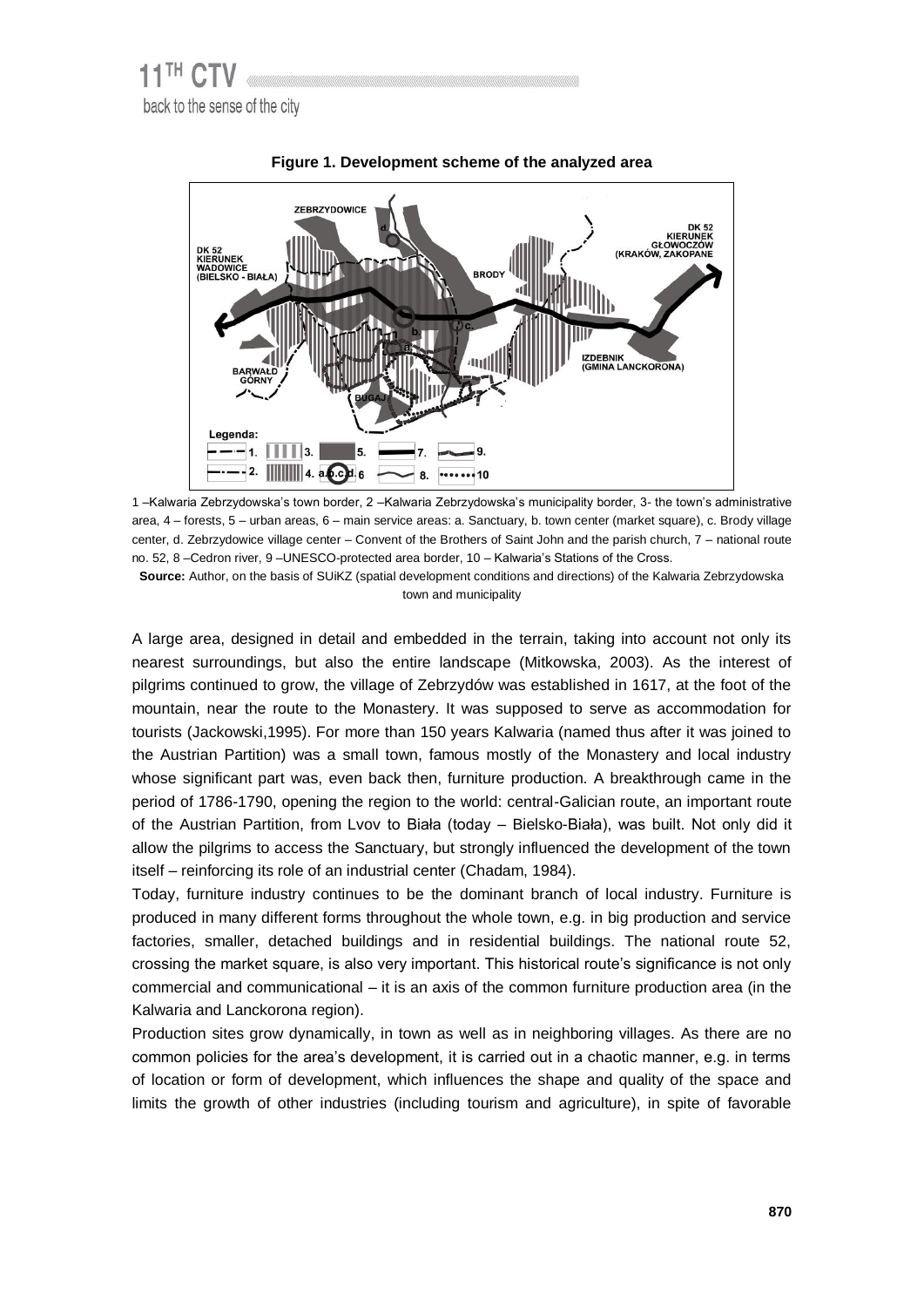l

natural and landscape conditions. An important step towards solving that problem was adopting of the "Town and Municipality Spatial Development Conditions and Directions" document<sup>3</sup> by the local authorities in 2015, providing guidelines for development of areas comprised in Local Spatial Development Plans (currently in progress). However, it should be admitted that the policy provided for in the Conditions and Directions shall not resolve the existing problem of excessive urban development of the area.

The municipality whose center is Kalwaria Zebrzydowska can boast a rich natural and cultural landscape. It is topographically diverse, richly wooded (especially in the southern part), and the local fauna and flora is subject to different forms of nature conservation (such as Natura 2000 on the river Cedron). Its attractiveness as a tourist destination is enhanced by valuable monuments and complexes of monuments. The most important is the Sanctuary and the Stations of the Cross, visited annually by 1.2 million pilgrims<sup>4</sup> and subject to special protection resulting from its presence at the UNESCO World Heritage List. Apart from the Sanctuary, the Convent of Brothers of Saint John in Zebrzydowice and numerous historical residential and religious buildings as well as farm buildings can be found there.

The center of the municipality is surrounded on each side by rural areas, remaining in close relation to them in many ways. On the eastern side it shares borders with Brody and the Lanckorona municipality (Fig. 2 and 3). The municipality border in Brody starts along the edge of the forest; from there, along the national route 52, the number of buildings increases; it is dominated by production sites and service facilities, as well as several residential buildings. The center of the village, where commercial services prevail, blends with the town's spatial structure, whereas the residential part of the village, where smaller production facilities operate, develops mainly along roads running north and south.

To the west, it shares borders with villages of Barwałd Górny and Barwałd Średni, and further on – the municipality of Wadowice. In this region, an important part of the space is the abovementioned route, generating service and production areas; the main part of the village's structure is organized along this road, going north and south. However, the scale and prevalence (in terms of quantity) of services and industry in the village's general structure is considerably lower. It is more varied (not dominated by furniture industry) and more focused on the local community.

On the northern side it adjoins the village of Zebrzydowice. The border between the town and the village is thin, but, contrary to places mentioned above, it seems the most natural. It is dominated by structures similar to most of the town's (apart from the center; mostly detached houses with small backyard service and production premises), being its natural continuation. Elements that distinguish Zebrzydowice from other villages (and the town) is a higher percentage of green areas and, strongly influencing the landscape, the historical buildings of the complex of the Brothers of Saint John. Its towers, as well as the church, constitute local dominants, surrounded by overmature stand and thick riverside greenery near the Cedron river.

 $3$  Resolution no. VI/44/2015 of the Town Council of Kalwaria Zebrzydowska of 23 April 2015 amending the Spatial Development Conditions and Directions of the Kalwaria Zebrzydowska Town and Municipality

<sup>4</sup> Source of the data – Centrum Kultury, Rekreacji i Sportu w Kalwarii Zebrzydowskiej (Culture, Recreation and Sports Center in Kalwaria Zebrzydowska)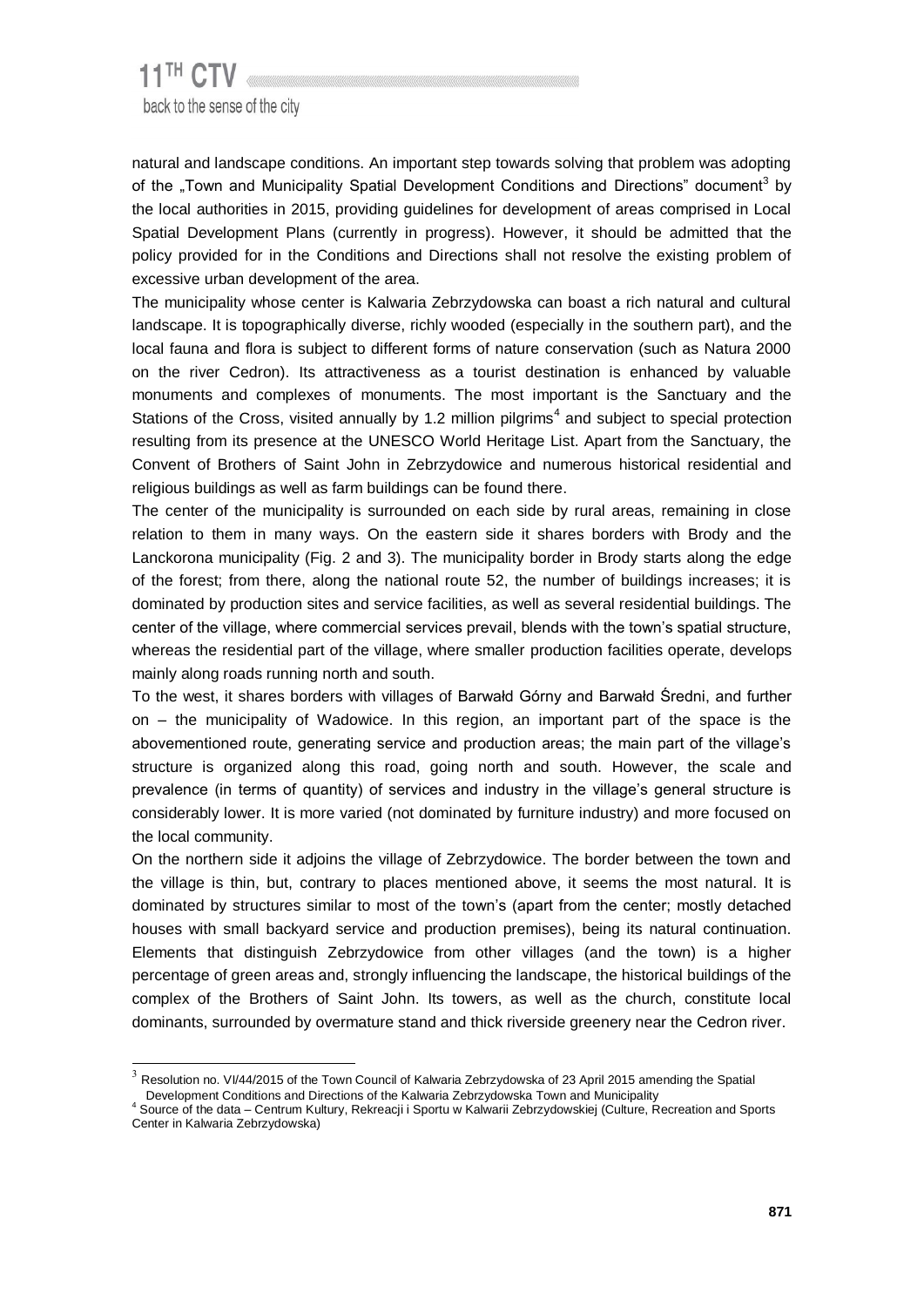

From the south, it adjoins the village of Bugaj and forested land surrounding the Sanctuary. It is the least developed peripheral area of the town. Its significant part are the Stations of the Cross, starting at the Sanctuary and passing through the neighboring forests. Due to its location and integration with religious paths (many of which lead straight across the residential area), it is the least built-up and inhabited village. Its landscape consists of many old houses and farms surrounded by green areas. The lack of extensive spatial development stems from restrictions required by the strict preservation regulations imposed i.a. by UNESCO.



#### **Figure 2. Access route to the built-up area of the village of Brody**.

**Source:** the Author

The conclusion that can be drawn from the abovementioned facts is the following: the growth of the town area, as well as of neighboring areas, is extensive. Its result are changes in the structure of the center itself, as well as adjacent areas. The border between the town and villages changes, becomes blurred. It gives rise to the following questions: how can we define a "city" or "town"? Where are its borders? Do they change, or maybe it is the city/town that transforms? Or perhaps a new entity is created? In order to define problems, determine principles of functioning and consider possible future solutions, I shall try to refer to theory and find existing, or define new, theoretical patterns. The first step of this process shall be an attempt at finding a definition of "city/town".

## *City/town –* **what is it? Definition**

The question concerning the definition of the city (or town) is not easy to answer. However, it is relevant and helpful in terms of determination of its properties and processes specific for its theoretical borders, and in consequence, identification of changes that give birth to phenomena mentioned above.

This problem was tackled i.a. by Anna Agata Kantarek (Kantarek 2013), Marek Kowicki (Kowicki, 2014), Eugeniusz Rydz (Rydz, 2006), Krystian Heffner and Arkadiusz Halama (Heffner, Halama, 2012), as well as Agnieszka Wojtowicz-Wróbel (Wojtowicz-Wróbel 2013). Encyclopedic as well as literary sources are also worth mentioning.

According to the Polish version of the Encyclopedia (Encyklopedia, 1998), a city or a town is: "*a settlement unit created historically as a result of settling of people intending to pursue nonagricultural professions; it is distinguished by extensive development, infrastructure – e.g.*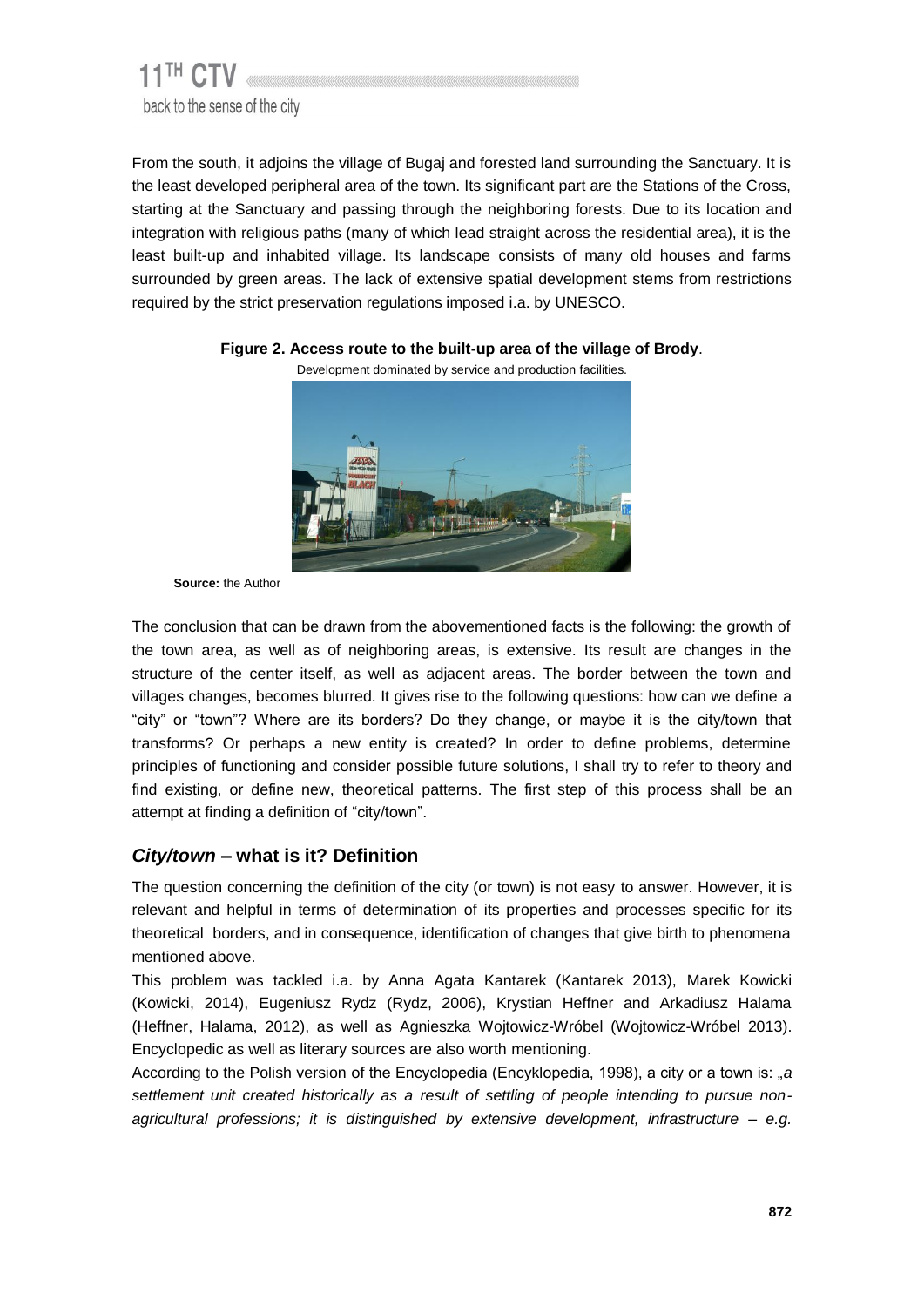*transport system, water and energy management system, and production of goods and services, also for non-local recipients*"

How does the definition work in the context of Kalwaria Zebrzydowska? No doubt it:

- **•** is a settlement unit created historically as a result of settling of people intending to pursue *non-agricultural professions(...)* A settlement established near the Sanctuary, serving as accommodations for pilgrims, gave rise to the town (Chadam 1984).
- *It is distinguished by extensive development (…)*. In the discussed area, there is an extensive development of residential buildings – detached houses, residential complexes, along with numerous service and production facilities, extending beyond the town's administrative borders.
- *It is distinguished by (…) infrastructure – e.g. transport system (…).* The town is the communication center of the municipality – the main intersection, organizing the circulation in the whole region, is located in the market square area.
- *It is distinguished by (…) production of goods and services, also for non-local recipients.*  Today, Kalwaria Zebrzydowska is an intensively operating furniture industry center, delivering furniture to non-local buyers in the country and abroad. It is also the seat of the municipality's authorities and the center of other public services and local offices.

Another relevant definition is the one from the Encyclopedia of Architecture (Pevsner, Fleming, Honour, 1992), describing *"a settlement with a high population density, mostly non-agricultural, characterized by extensive development concentrated along communicational routes (streets, squares, boulevards) and around squares (agora, forum, marketplace), divided into districts, blocks, and parcels".* Kalwaria Zebrzydowska is built around a market square, from which streets forming blocks and parcels radiate. The abovementioned definition does not mention services, meanwhile emphasizing the spatial shape.

For now, instead of spatial and geographical approach, let us focus on the city/town concept in terms of community, as suggested by the classic of literature, William Shakespeare, in his Coriolanus: "What is the city but the people?"<sup>5</sup> (Shakespeare, 2003). According to him, it is the  $people - the community - that determine the "urban" character of a place.$ 

# **The town of Kalwaria Zebrzydowska – what is it? where is it?**

Having presented an overview of facts on Kalwaria Zebrzydowska and the theoretical background of a city, we shall now move on to identifying elements of the abovementioned definition within the town, and through it – to attempt to define its borders. The question still remains – which borders? Of the town, of the village, or maybe something in between the two? According to the definition from the Encyclopedia (Encyklopedia, 1998) referred to above, Kalwaria is a settlement unit, whose spatial structure is highly developed; it has a road and technical network infrastructure and it produces goods and provides services to non-local recipients.

The layout of service points along the national route is shown on Figure 4.

 5 "What is the city but the people? Citizens. True, The people are the city." (Szekspir, 2006)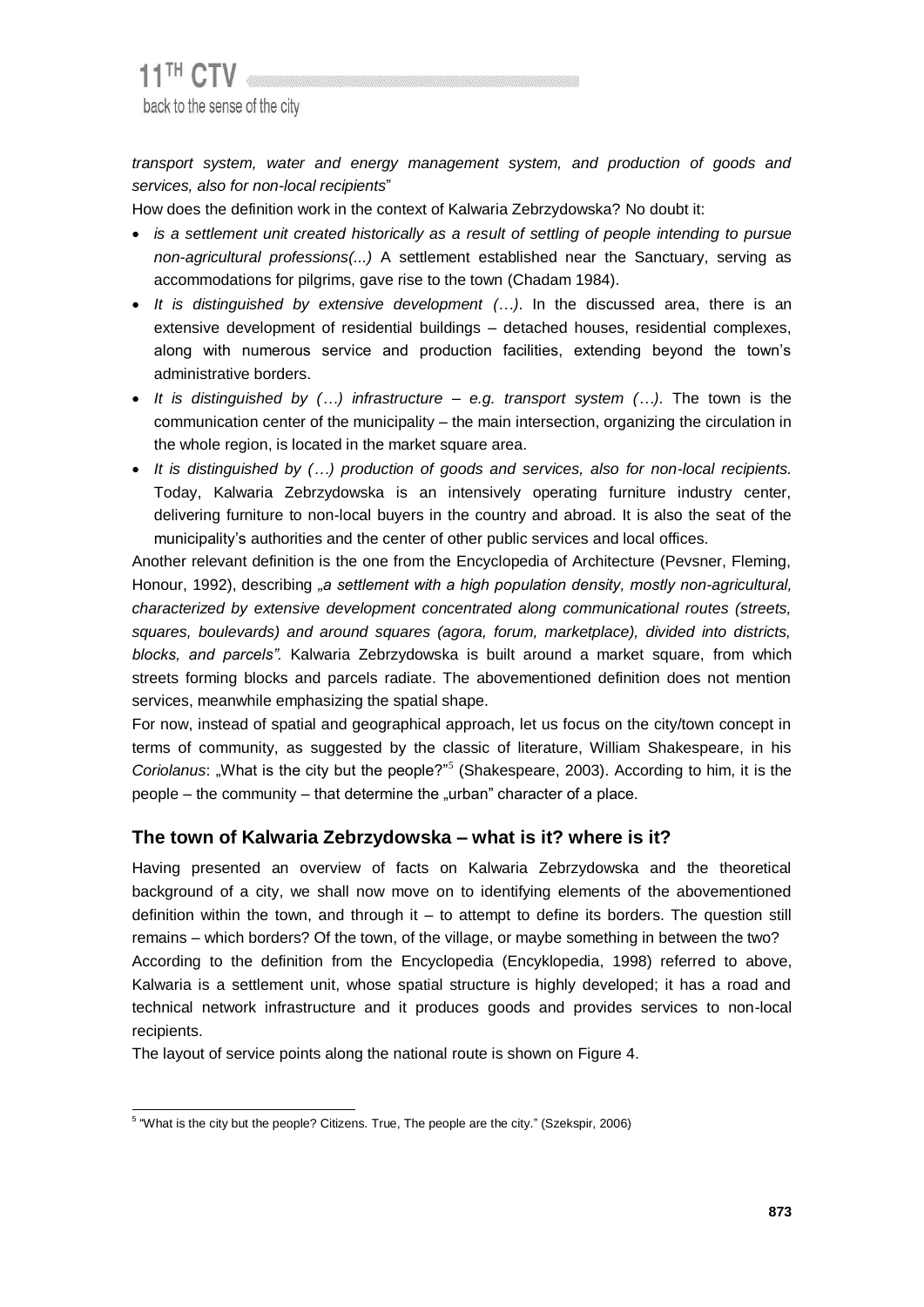#### **Figure 4. Location of service and production facilities within the analyzed area**

1 Kalwaria Zebrzydowska's municipality border, – 2 –Kalwaria Zebrzydowska's town border, 3- the town's administrative area, 4 – forests, 5 – areas with production, service and residential buildings with predominance of furniture production, 6 – main service centers, 7 – areas with majority of furniture production facilities, 8 – significant service areas, not directly related to the local furniture industry, a. Sanctuary, b. town center (market square), c. Brody village center, d. Zebrzydowice village center – Convent of the Brothers of Saint John and the parish church, 9 – national route 52.



**Source:** Author, on the basis of SUiKZ (spatial development conditions and directions) of the Kalwaria Zebrzydowska town and municipality

According to the entry in the Encyclopedia, the analyzed urban area goes beyond administrative borders that, on the eastern side, i.e. in Brody, seem to extend beyond the compact residential and service structure. It is therefore necessary to mention – again – the national route, an extension of the historical "central-Galician route". Figures 5 and 6 demonstrate schemes of probable development of the area, as a consequence of the abovementioned change. It may be considered as a turning point for the structure of the entire area. It was an impulse for transformation, moving the center of the town's life (first of all, in terms of economy, leading to displacement of other domains) to places with a better communicational access – ensuring better contact with external areas, and as a result, e.g. free movement of people and goods, etc. Of course, it was mostly beneficial to closest areas that successively grew, "claiming" the space, at the cost of smaller units. Thus, today, Kalwaria is "absorbing" the center of Brody, expanding the industry to new areas. Thanks to its location, the center of the village has become an extensively developed "suburb", i.e. an extension of the town, blending with it along the national route, filled with service points whose location was generated by an easy access. Rural functions of this area have long since disappeared, giving way to production and services. Residential buildings are dispersed; there are no animal pens. Many houses fulfill two roles: that of a residential building and of a small service point. The road generates circulation, from which also other service facilities benefit, in open green areas or parcels with an agricultural potential, located along the route. As their creation is a chaotic process, service points tend to blend, forming a uniform entity. Due to their attractive, exposed location, they are surrounded by many advertising billboards, complementing this peculiar landscape.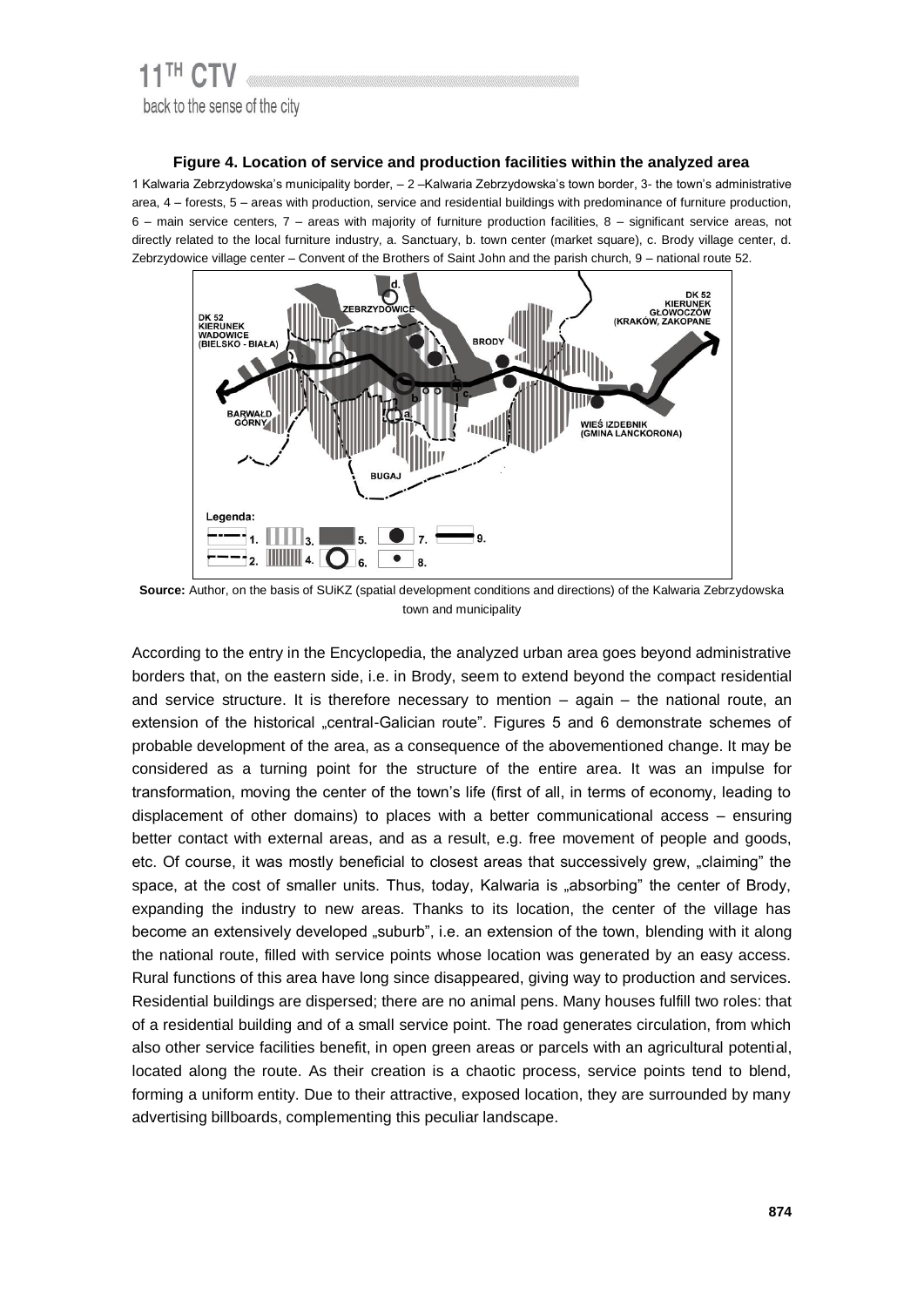## Figure 5. Situation before the "central-Galician route" (today national route 52) was built **– possible development plan**

1. Centers of local settlements, 2- Important points generating circulation – Sanctuary in Kalwaria Zebrzydowska and the Convent of Brothers of St. John in Zebrzydowice, 3 – main routes, 4 – greenery – open areas, outside building clusters, 5 – current border of the town of Kalwaria Zebrzydowska, 6 - current border of the town of the municipality of Kalwaria Zebrzydowska.



**Source:** Author, on the basis of SUiKZ (spatial development conditions and directions) of the Kalwaria Zebrzydowska town and municipality and archives of the Provincial Art Restorer in Krakow.

#### **Figure 6. Current situation -**

#### i.e. after the "central-Galician route" (today national route 52) was implemented.

1. Expanded settlement centers along the route 52, 2 - Important points generating circulation – Sanctuary in Kalwaria Zebrzydowska and the Convent of Brothers of St. John in Zebrzydowice, 3 – National route 52 and the adjacent service and residential area, 4 – remaining roads, 5 – greenery (incl. forests) – open areas, outside clusters of buildings, 6 – current border of the town of Kalwaria Zebrzydowska, 7 – current border of the town of the municipality of Kalwaria Zebrzydowska.



**Source:** Author, on the basis of SUiKZ (spatial development conditions and directions) of the Kalwaria Zebrzydowska town and municipality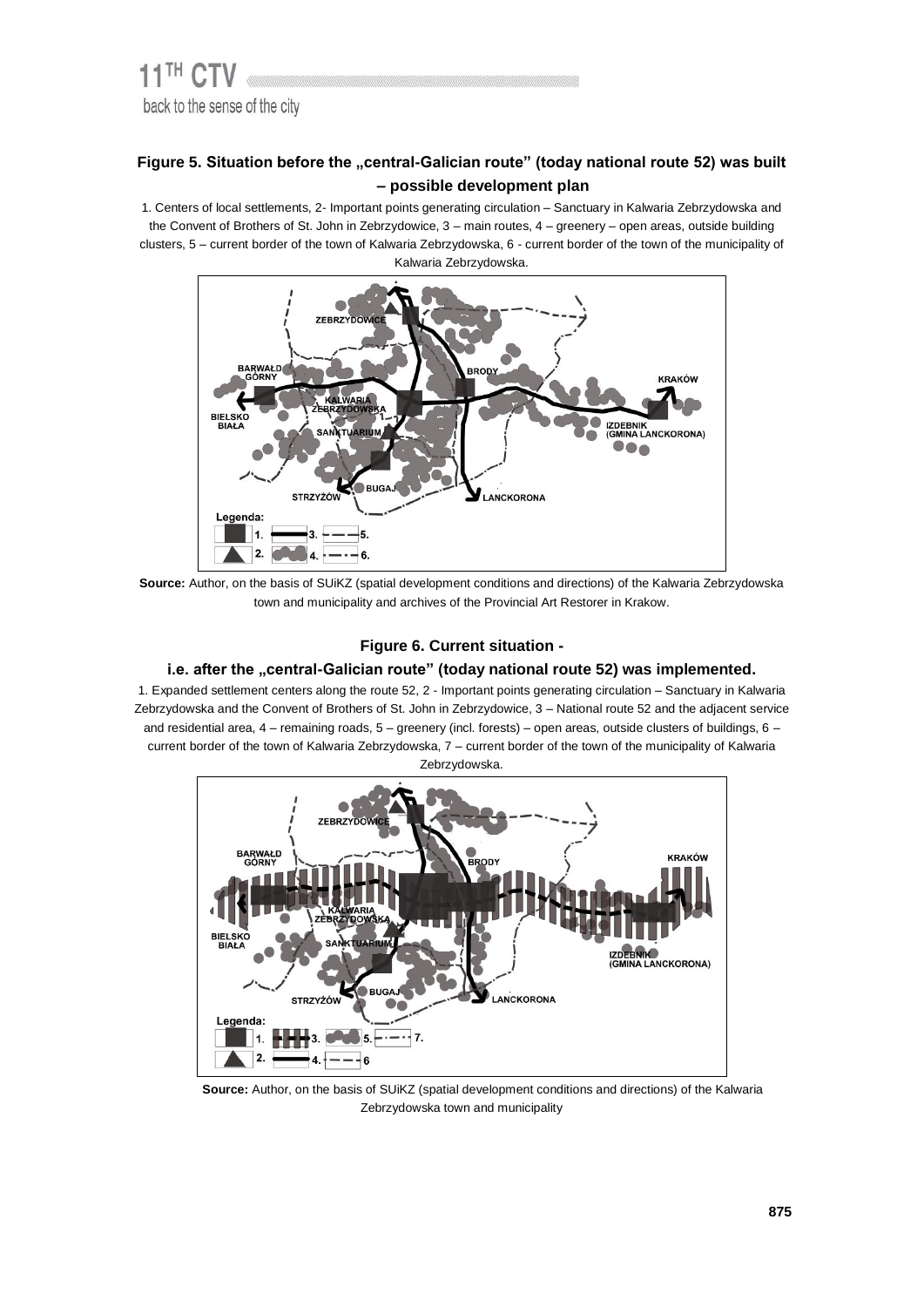# 11<sup>TH</sup> CTV back to the sense of the city

The hypothesis that it is a town with expanding development is proven by the second definition referred to in the preceding subchapter – the entry from the Encyclopedia of Architecture (Pevsner, Fleming, Honour, 1992). It sustains the spatial value of the place, as the key factor, pointing out a structure with a center, and a fixed, hierarchical layout of streets, blocks, parcels, etc. All those elements can be found in Kalwaria Zebrzydowska, whose center is the market square, joining the main routes. Although today, because of its development, it is no longer the center of local life (that moved to side streets and the square), its central position remains crucial. It can safely be ascertained that with appropriate spatial modifications (firstly, removal of transit traffic and the accompanying infrastructure), it is still possible to restore its original function of the town's life center. The abovementioned definition suggests that a city or town exists to the extent that the space is developed. After analysis of the plan of Kalwaria, it is safe to say that adjacent rural areas are in fact urban areas, i.e. related to the town's spatial system. However, if we define the urban area as a developed area, how do we classify the areas located at its administrative borders, with functions that definitely are not agricultural: service and production facilities? They are a direct continuation of elements of compact urban development, its big "satellites" – pioneers of transformation of space that, until recently, was rural; those facilities are followed by numerous new projects. Separated from compact building clusters, they constitute a structure that is hard to define: it is no longer rural, but still not urban.

According to the foregoing, we have drawn closer to answering the question of where to look for borders in an urban space, still different from administrative borders. The answer remains ambiguous. The aforementioned spatial definitions should therefore be complemented with a sociological perspective, indicating, as Shakespeare suggested (Shakespeare 2003), that it is the city's inhabitants that define the city. *They are* the city. If definitions fail to fix the spatial borders, we should focus more on the inhabitants, on local communities, and to try to determine where are the borders of areas used by them, and subsequently  $-$  how to define the area beyond those borders, that they do not need and do not use, a supra-local area.

Craftsmen are an important part of the population of Kalwaria Zebrzydowska: small as well as big companies, producing furniture or providing furniture-related services. Many of them continue the family tradition for generations, in backyard workshops or bigger establishments. Considering that community remains in the heart of this analysis, a community that changes the town, shapes and inhabits it through development of various undertakings, it is safe to say that it is the entrepreneurs who contribute the most to the town's growth. They build their workplaces and homes for their families, and through their lives and work, they stimulate the life of the town. Therefore, the town borders can be drawn at the limits of its inhabitants' activity. In the light of the above, it is necessary to mention the areas described above, situated within formal borders of villages, in which, in between the dispersed buildings, production and service facilities begin to appear (mainly along the national route) and which have been classified as urban structures. This leads is to yet another issue. As the inhabitants of those areas have always lived beyond the town's borders, they do not consider themselves as part of the urban structure. The development does not indicate that the parcels in which they live and work are rural (or nonurban), as their function is related to services, not agriculture. There are also big production facilities, constituting separate "entities" outside the town, used by owners and employees who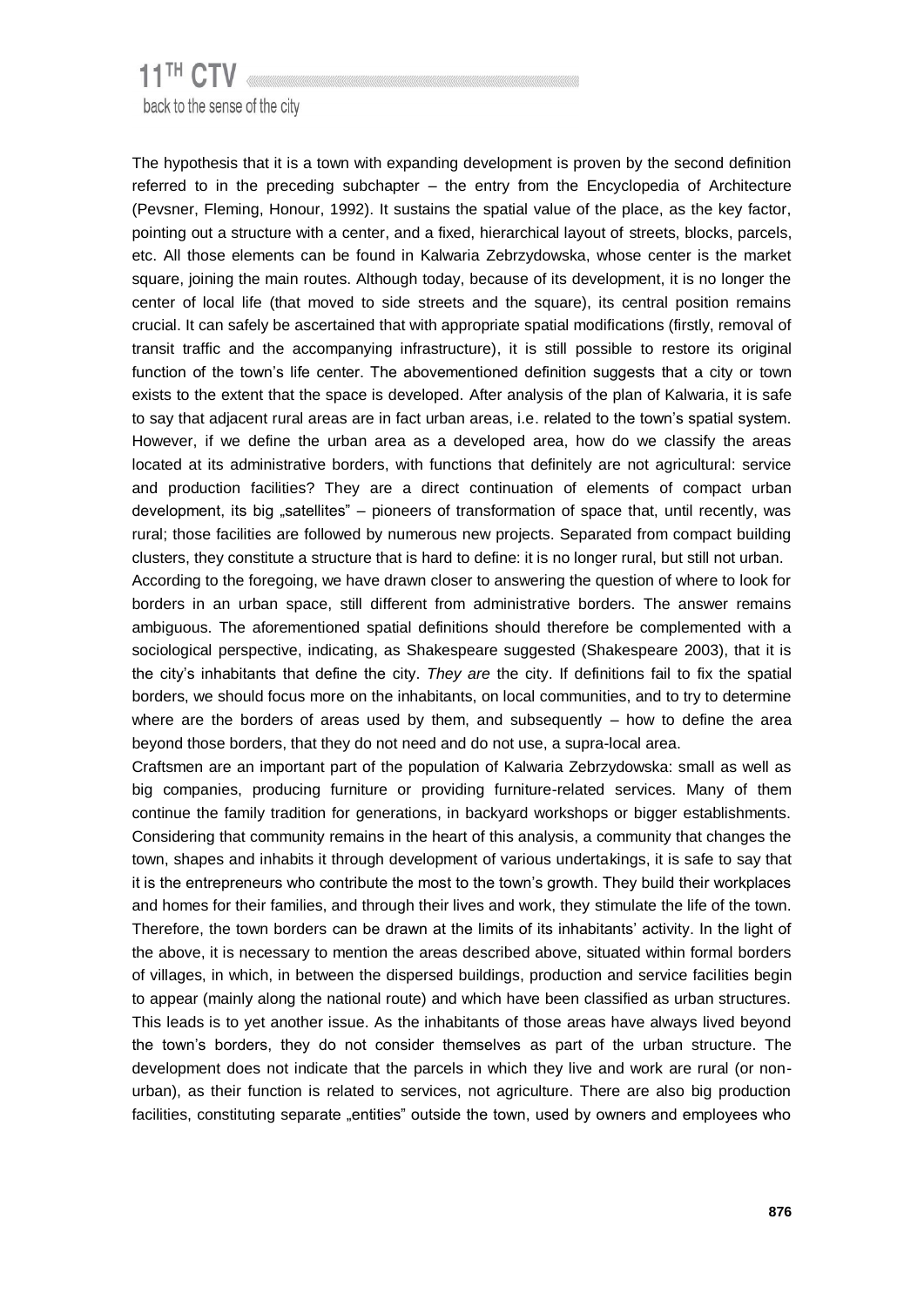stay there only temporarily. In the discussed "social" context, they do not "belong" to any of the spaces: neither rural nor urban. Their role is not to serve the town, but rather non-local clients. Their location outside the town is determined, apart from good accessibility in terms of logistics, by the size of the facility, that needs a lot of space to be built. They do not belong to the city, because they do not influence its structure or activity in any way. Neither do they belong to the village within the borders of which they are situated.

# **Conclusions**

Kalwaria Zebrzydowska is an example of a town *expanding* beyond its administrative borders. In the ongoing process, three types of highly active areas are created, whose borders change continuously.

The first area is the town, successively absorbing adjacent structures, inhabited by people actively participating in shaping the life of the town.

The second is a formally rural area, as it is located outside the town, and the intensity of development as well as agricultural functions still classify it as a village (areas north and south from the town).

The third (mainly the village of Brody, sharing the eastern border with Kalwaria) is the most difficult to define  $-$  a "public" and service area, housing mostly service establishments, successively becoming a typically urban area.

It seems that in the case of medium-sized towns, such as Kalwaria Zebrzydowska, the town's borders are difficult to define and the *expansion* process is troublesome to analyze. It is only possible to control the process and continue it in a more deliberate manner, i.e. modify its direction in order to avoid changing the borders of the village and reinforce the new entity in problem areas. An adverse effect could be the loss of the nature of the urban center and transformation towards a shapeless structure, slowly becoming a remote suburb of Krakow.

# **References**

**Collective work.** *Encyklopedia popularna PWN*. Warszawa: Wydawnictwo Naukowe PWN, 2015.

**Pevsner** Nicolaus, **Fleming** John, **Honour** Hue. *Encyklopedia architektury*. Warszawa: Wydawnictwa Artystyczne i Filmowe, 1992.

**Kantarek** Anna Agata. *O orientacji w przestrzeni miasta*. Kraków: Wydawnictwo Politechniki Krakowskiej, 2013.

**Shakespeare** William. *Koriolan*. Kraków: Wydawnictwo Znak, 2003.

**Shakespeare** William. *The Complete Works of William Shakespeare*. New Lanark: Geddes & Grosset, 2006.

**Mitkowska** Anna. *Polskie Kalwarie.* Wrocław – Warszawa – Kraków: Wydawnictwo Ossolineum 2003.

**Chadam** Augustyn. *Zarys Dziejów Kalwarii Zebrzydowskiej*, Kalwaria Zebrzydowska: Wydawnictwo Calvarianum, 1984.